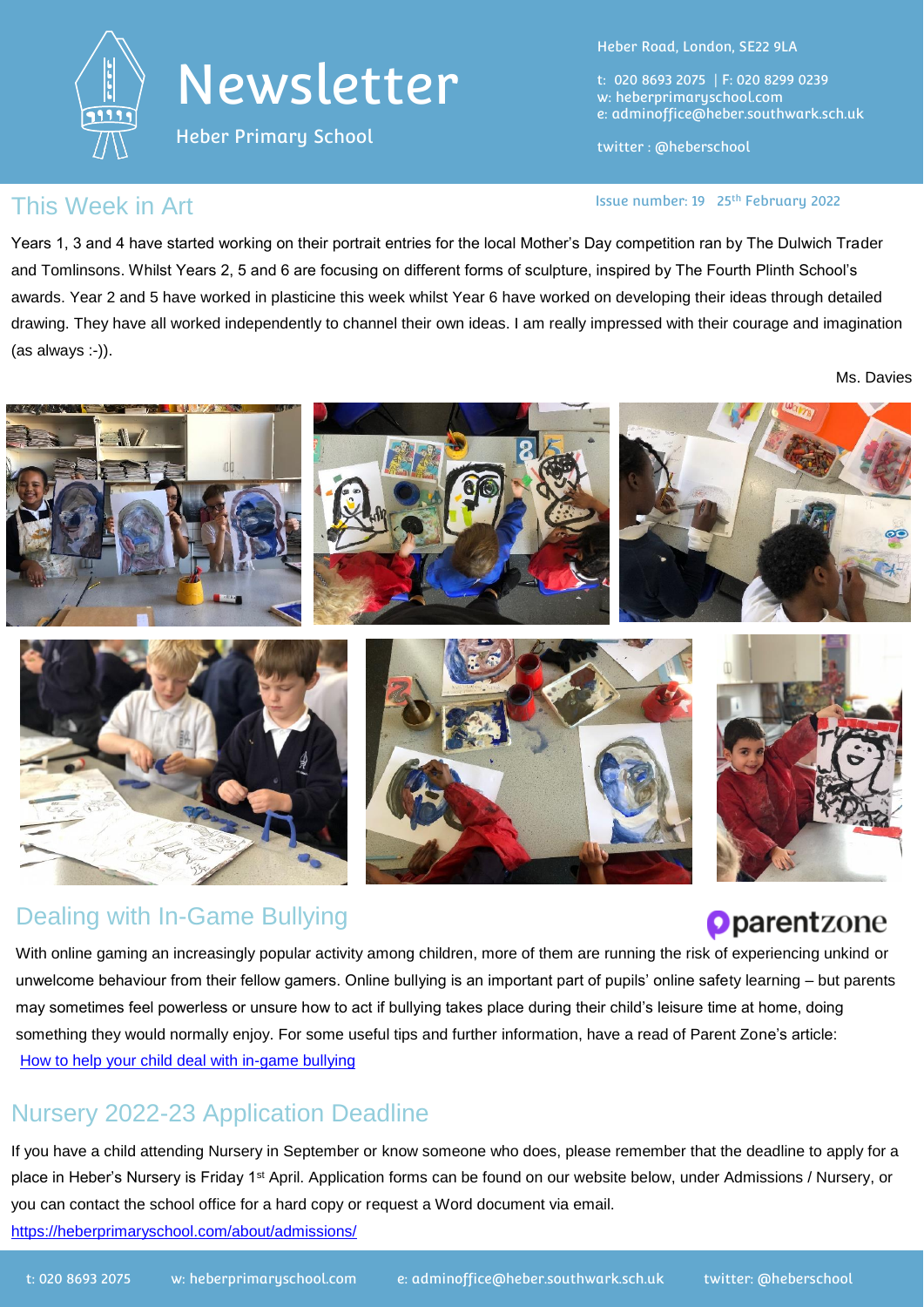

## Newsletter

Heber Primary School

#### P&F Dates for the Diary

As restrictions are lifting, you'll be delighted to hear we are busy lining up some fun activities for the weeks and months ahead.

In the first instance, do get these dates in your diary. We'll have more info to follow very soon but don't want you to miss out on some serious fun!

- **Friday 11th March:** Drag Bingo Night in Heber School Hall. Think bingo but bigger and better!
- **Tuesday 22nd March:** 9-10.30am Coffee Morning at Heber School. Have a chat with other parents/carers and P&F folk over a hot drink and nice slice!
- **Saturday 26th March:** Easter egg hunt and Easter Fair. Get the Easter vibes started early!

We'll be asking each school year to get involved in the Easter Fair so do let [heberpandf@gmail.com](mailto:heberpandf@gmail.com) know if you have any cool talents, or bright ideas for the event!

## Special Mentions for Music

Miss Lucy's special mentions for excellent effort in music this week:

- Year 1 Dylan and Luna for their owl recorder playing.
- Year 2 Oscar and James for their excellent conducting.
- Year 3 Molly and Safa for their percussive performance of A Wene Makole.
- Year 4 Emily Ashley, Swizz and Taliyah for their composition about the man with the birds around his head.
- Year 5 Esther for sharing her experience visiting the theatre pit, and Alliyah for sharing her talent on the drums.

| <b>Weekly Total</b><br>337<br>356<br>313<br>331<br><b>Term Total</b><br>2545<br>2598<br>2572<br>2538 | <b>House Points</b> | ING ML MOD<br><b>Ndume</b> | <b>Valdez</b> | <b>COLOUR</b><br><b>BLUE IS THE</b><br>MUTR CIVING UN<br><b>Mycroft</b> | Rigal |
|------------------------------------------------------------------------------------------------------|---------------------|----------------------------|---------------|-------------------------------------------------------------------------|-------|
|                                                                                                      |                     |                            |               |                                                                         |       |
|                                                                                                      |                     |                            |               |                                                                         |       |

Heber Road, London, SE22 9LA

t: 020 8693 2075 | F: 020 8299 0239 w: heberprimaryschool.com e: [adminoffice@heber.southwark.sch.uk](mailto:adminoffice@heber.southwark.sch.uk)

twitter : @heberschool



IOSTED BY DRAG QUEEN,<br>TAGE, SCREEN & HER LIVING ROOM STACE

In Nothin

IDAY **11TH** 30 (FOR 8.30) **HEBER SCHOOL** 

**TICKETS ES EACH** FOOD (INC. **BARAV** 

> **COSTUMES NECESSARY(I)** OME ALONG PLAY THE SHOW